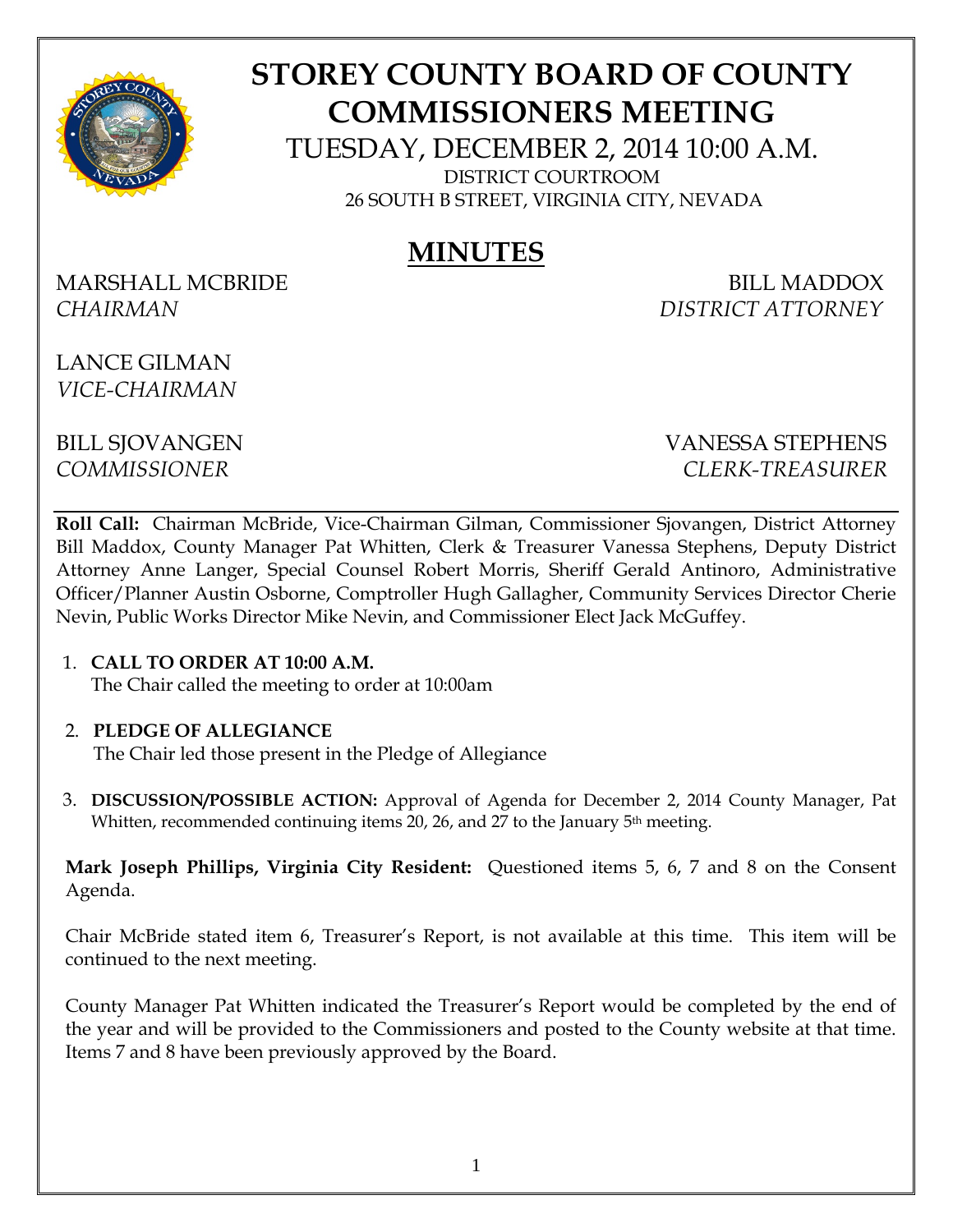Austin Osborne stated that the posting date for the zone changes was reported in the newspaper as January 6<sup>th</sup>. Mr. Osborne clarified those items that were continued will be heard on January 5<sup>th</sup> at 2 PM, not January 6<sup>th</sup>.

**Motion:** Approve Agenda for December 2, 2014 with the continuation of items 20, 26 and 27, **Action:** Approve **Moved by** Commission Sjovangen **Seconded by** Vice-Chairman Gilman **Vote:** Motion carried by unanimous vote (**summary:** Yes=3)

4. **DISCUSSION/POSSIBLE ACTION:** Approval of Minutes for October 21, 2014

**Motion:** Approve Minutes for October 21, 2014, **Action:** Approve **Moved by** Commission Sjovangen **Seconded by** Vice-Chairman Gilman **Vote:** Motion carried by unanimous vote (**summary:** Yes=3)

### **CONSENT AGENDA**

- 5. For possible action approval of Payroll Checks date 11/07/14 for \$418,371.73, date 11/21/14 for \$309,990.23. Accounts payable checks date 11/13/14 for \$1,727,548.65 and \$5,840.76.
- 6. For possible action approval of November 2014 Treasurer Report (Continued.)
- 7. For possible action approval of the Board of Commissioners to authorize the Chairman to sign the Loan Closing documents when closing is scheduled for the type one triple combination fire engines and three ambulances through the USDA Loan.
- 8. For possible action approval and signature by the Chairman of the USDA Loan Resolution Security Agreement Form RD 1942-9, OMB No. 0575-0015, as revised 10-96. This is required to close the USDA loan in order to release funding for three structural fire engines, new ambulance chassis and ambulance chassis change over which was heard and approved on September 2, 2014.
- 9. For possible action cancelation of the regularly scheduled meeting on December 16, 2014.
- 10. For possible action approval of Business License First Readings
	- a. AB2C, LLC Home Business/157 South B Street (hat sales) VC
	- b. ROPO, INC. General/1337 Crest Valley Drive, Reno (janitorial)
	- c. SNAP ON TOOLS, INC. General/1617 South Deer Run Road, Carson City (tools sales)
	- d. LEGACY PAINTING, LLC Contractor/870 Deming Way, Sparks (painting contractor)
	- e. HATTON'S CRANE & RIGGING Contractor/3643 Depot Road, Hayward, CA (crane svcs.)
	- f. NEVADA BBQ CO dba BJ's BBQ General/80 East Victorian, Sparks (catering)
	- g. PRICELESS CONSTRUCTION Contractor/1175 Flint Street, Fernley (contractor)

# **END OF CONSENT AGENDA**

**Motion:** Approve Consent Agenda with continuation of item 6, **Action:** Approve **Moved by** Commission Sjovangen **Seconded by** Vice-Chairman Gilman **Vote:** Motion carried by unanimous vote (**summary:** Yes=3)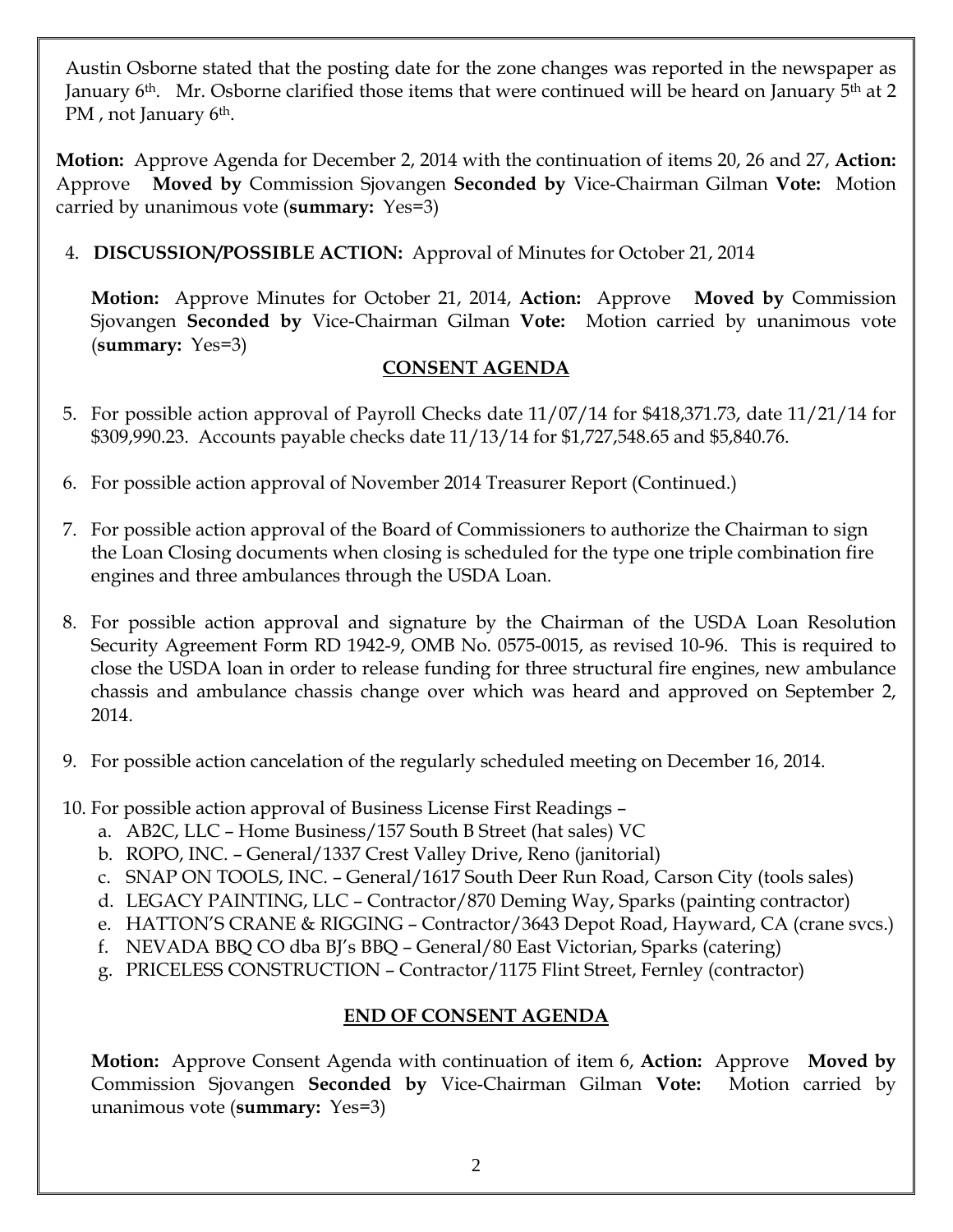#### 11. **DISCUSSION/POSSIBLE ACTION:** Approval of Resolution 14-415, 2014 Community Service Annual Award

Ron Gallagher, on behalf of the Board of Commissioners and the VCTC, presented the 2014 Community Service Annual Award to businessman Angelo Petrini. Mr. Gallagher read the Resolution. Mr. Gallagher reviewed Mr. Petrini's many years of service to the community.

**Motion:** Approve Resolution 14-415 the 2014 Community Service Annual Award given to Angelo Petrini, **Action:** Approve **Moved by** Commission Sjovangen **Seconded by** Vice-Chairman Gilman **Vote:** Motion carried by unanimous vote (**summary:** Yes=3)

12. **DISCUSSION/POSSIBLE ACTION:** Second reading of Ordinance no. 14-260, an ordinance adding chapter 3.50 to the Storey County Code creating the Storey County Economic Diversification District No. 1 and providing for other properly related matters.

County Manager Pat Whitten said there have been no changes since the first reading of this item. This Ordinance will not go into effect until Tesla and the County have successfully negotiated and approved the two of the provisions in Senate Bill 1 of the Special Session.

**Kay Dean, Virginia Highlands Resident:** Ms. Dean questioned descriptions and ownership of various tracts at Tahoe Reno Industrial Center.

Mr. Whitten said the County's GIS group has verified this is the property Tesla acquired from TRI.

Planner Austin Osborne stated there are many parcels that are part of the original Tesla maps. If requested, these townships, ranges, and sections can be tracked fairly easily from Mr. Osborne's office.

Vice Chair Gilman indicated that a portion of the parcels are owned by TRI, are under option to Tesla, and are not part of the original purchase of 980 acres.

Ms. Dean asked about the development tract and said it is difficult to ascertain where these properties are.

Mr. Osborne said the approximate 1,100 acres originally talked about, includes all the land reviewed as part of the Tesla project. This is the land in and around Tesla, as well as land along Electric Avenue and where the project is actually to be constructed.

Ms. Dean said the windfarm tract is not within the TRI boundaries. Vice Chair Gilman stated the windfarm is in the TRI and is part of the 104,000 acres owned and under development.

**Nicole Barde, Storey County Resident:** Ms. Barde questioned the requirements and standards for a business to qualify for the benefits of being in the Economic Diversification District.

District Attorney Bill Maddox stated that SB1 sets out the requirements. The State has to approve tax abatements and approval is forwarded to the County.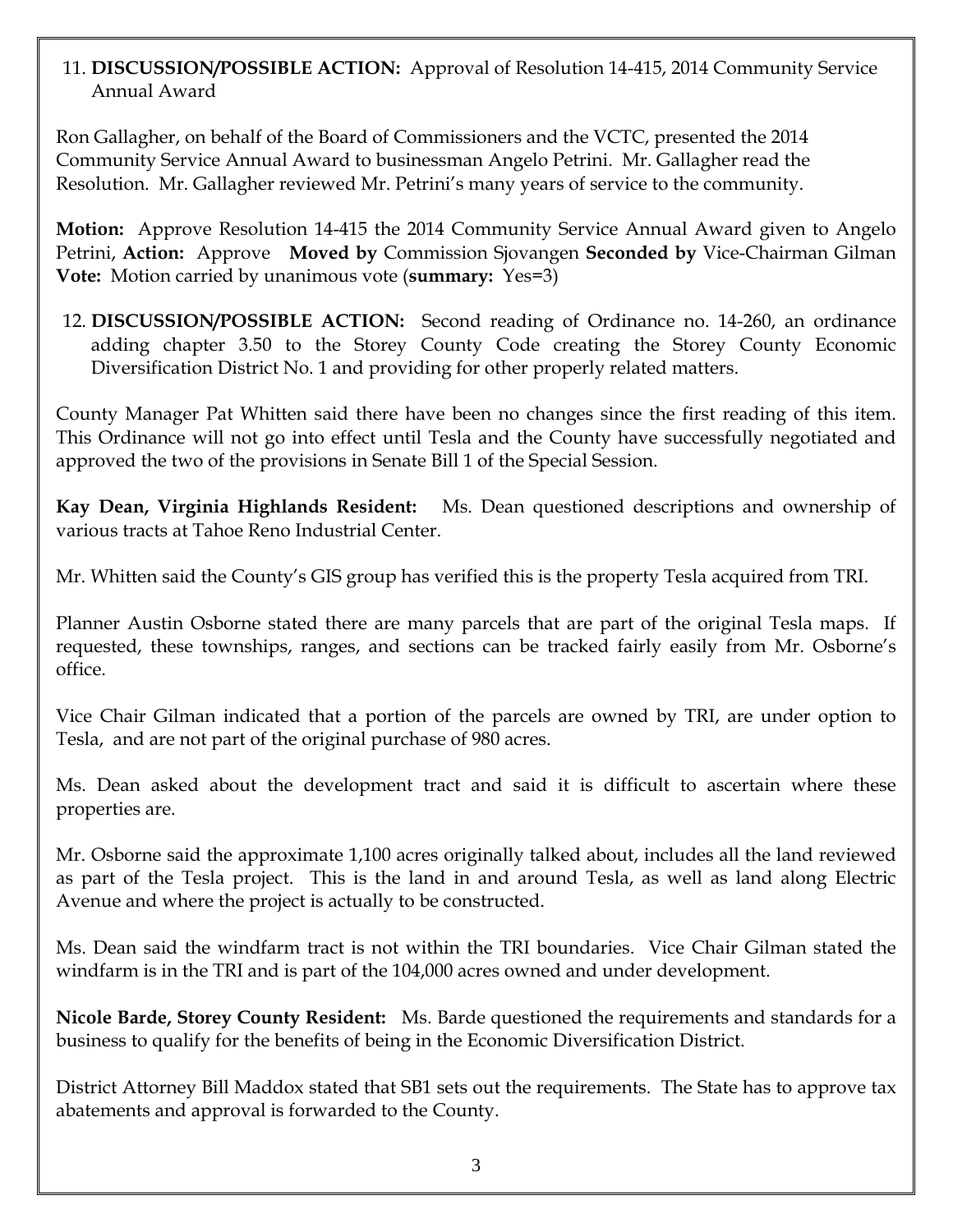**Motion:** Approve Second reading of Ordinance no. 14-260, an ordinance adding chapter 3.50 to the Storey County Code creating the Storey County Economic Diversification District No. 1 and providing for other properly related matters, **Action:** Approve **Moved by** Commission Sjovangen **Seconded by** Vice-Chairman Gilman **Vote:** Motion carried by unanimous vote (**summary:** Yes=3)

## 13. **DISCUSSION ONLY (No Action – No Public Comment):** Committee/Staff Reports

#### **Community Services Director Cherie Nevin:**

- The Community Health Nurse is busy setting up at the Health Center. Community Services is working with UNR to have interns develop a records management system. Open House is tentatively set for January 21, 2015.
- On November 15, approximately 30 Navy personnel volunteered at Mark Twain Community Center and at the Fire Museum in Virginia City. The work they did at both locations was greatly appreciated. A Certificate of Appreciation will be sent.
- Community Chest has started the annual Holiday Angel Tree. Trees can be seen throughout the community.
- Ms. Nevin attended the NACO convention and appreciates the opportunity to participate.

### **Administrative Officer/Planner Austin Osborne:**

- Developments at TRI include Montana Steakhouse coming in from Idaho providing food services at the Tesla site for workers coming at the facility. This will be a full-service restaurant housed in an 18-wheeler. Philly's – a restaurant permanently on site – is working with the County to provide a food truck service at the Tesla site as well as other distant places at TRI.
- An authorization will be given to Art Wilson for a small operations mine near Silver City. Mr. Wilson will be giving a presentation to the Silver City Town Advisory Board this evening. Mr. Osborne will attend.
- Mr. Osborne is working with Dessie Redmond to retain an intern from UNR to primarily work with data mining and other activities related to completing the Master Plan. Work on the Master Plan will be ramping up in the near future with an anticipated completion date of July or August 2015.
- The yearly weed abatement program in Six & Seven Mile Canyons and Gold Canyon was unable to be completed this year due to lack of funding. Mr. Osborne will contact all potential funding sources to obtain funds and to interlocal with Dayton Valley Conservation District for use of its resources – crews, trucks and equipment. Hopefully the work will be done in April or May 2015.

#### **Public Works Mike Nevin:**

• Public Works participated with NDOT in a planning workshop discussing the possibility of rehabilitation work on exit 22 at the Lockwood Interchange off Interstate 80. NDOT has listed this as a high priority in next year's work program. The curb and gutter situation in Virginia City was also reviewed. Hopefully some of the bad sections along C Street will be repaired in the next year. The pavers in front of the Firemen's Museum were looked at. There may be an opportunity to obtain assistance through a transportation assistance program sponsored by NDOT.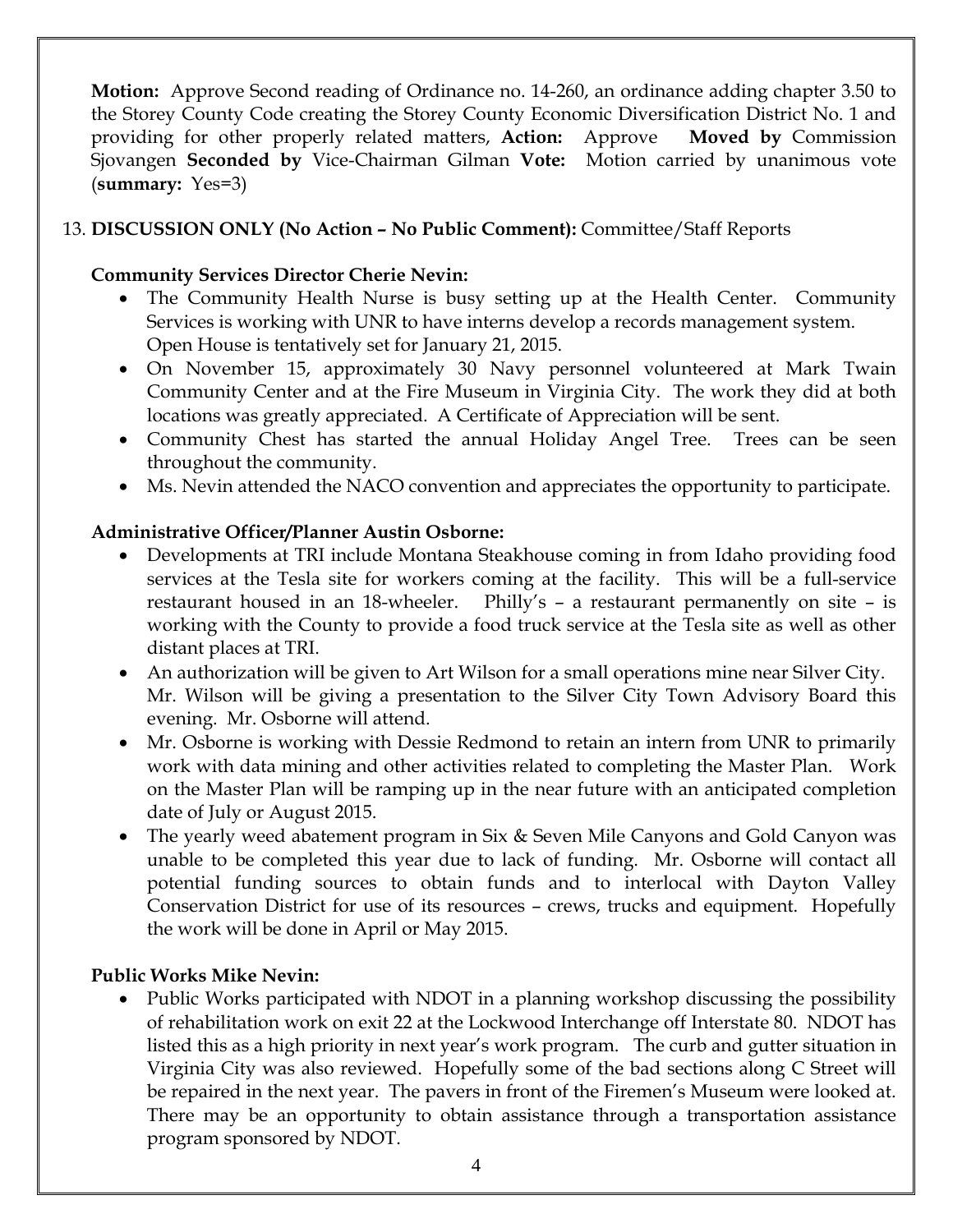- USA Parkway maintenance is in the process of transitioning to NDOT. This includes the existing 6 miles of paved section. At a recent meeting, it was agreed that the County would assist in snow removal along that route for the next couple of months, as additional staff is hired by NDOT and needed equipment is obtained. NDOT will be responsible for pre-treatment of that route. In return, the County's sand and salt usage at TRI will be free of charge from NDOT for this coming season.
- The Five Mile Reservoir projects are underway. Weather permitting, the Five Mile project will be substantially completed in the next couple of weeks. Fencing posts have been installed at the Divide Reservoir.
- All of the major components manufactured off-site for the Sewer Treatment Plant Project have arrived and are being assembled. The control building is going up. Issues will be discussed this week with a representative from USDA, including what to do with a remaining contingency of approximately \$400,000. This could be used for replacement of some sewer lines possibly along R Street and Washington to L Street.
- The Six Mile Canyon Drainage Project is progressing. Farr West Engineering has completed aerial over-views and on-site survey. A field review will be done this week.
- The Courthouse roof project has been underway for a couple of months. The contractor has had a few challenges, including a chimney that had not been capped off. This has been resolved.
- Core samples will be taken this week on the Courthouse parking expansion. A portion of the gravel area will be closed off for this work.

Chair McBride asked if there had been a discussion with NDOT regarding extending the west-bound acceleration lane at the Lockwood Interchange. Residents have complained that this acceleration lane is too short. Mr. Nevin said he would discuss this with NDOT representatives to see if this can be included in the work at the interchange.

# **Comptroller Hugh Gallagher:**

- Mr. Gallagher attended a recent POOL/PACT meeting. A discussion was held regarding the increase in heart-lung expenditures. After 5 years of continuous service, all public safety employees are eligible for heart-lung expenditures. The agency is concerned about this issue. The POOL provides insurance for equipment and buildings. There are concerns with older buildings within the group. This includes accidents happening within the infrastructure of the buildings. This increases premiums. Cherie Nevin is working to obtain funding to "shore-up" the courthouse building. POOL is considering low-interest loans or funding for all of the Counties insured with POOL to make sure the older buildings remain standing for a considerable period of time.
- Additional areas being looked at by POOL/PACT include information technology services and health insurance.
- Dean Haymore gave a great presentation at the NACO conference regarding the business license and permit processes.

# **Sheriff Gerald Antinoro:**

 Sheriff Antinoro has been meeting with the Governor's Office, the Department of Agriculture and wild horse advocacy groups in preparation of an agreement between the advocacy groups and the Department of Agriculture for the management of wild horses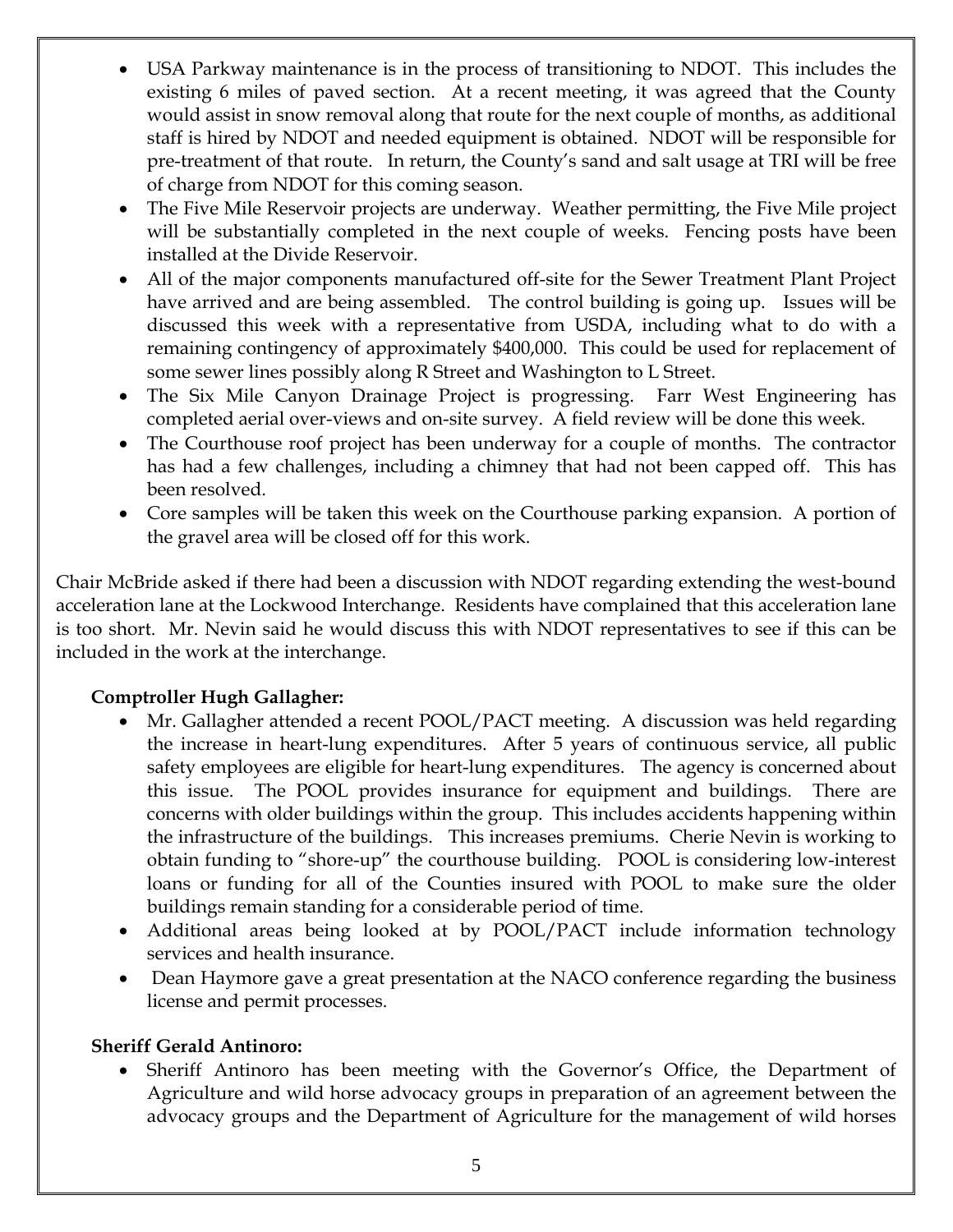on the Virginia Range. This will allow for localized management of the horses, including birth control and diversionary measures helping to keep the horses out of populated areas.

A reminder this is trapping season through February  $28<sup>th</sup>$ . Be aware if you are in the back country. Harassing or interfering with a trap is a crime. Trapping is regulated by the State and there are rules on both sides. If trappers or residents have an issue, contact the Sheriff's Office or the Department of Wildlife.

#### **District Attorney Bill Maddox:**

• Mr. Maddox introduced the new Deputy District Attorney, Keith Lumos. Mr. Lumos discussed his previous experience.

# **Deputy District Attorney Anne Langer:**

 Ms. Langer, in recognizing Mr. Lumos, said it is important to have a civil deputy that can assist with all departments and issues in Storey County. Outside counsel, Bob Morris, will continue to work on ordinances that need to be updated. Bill Maddox has led Storey County in bringing items up-to-date and his are big shoes to fill. Mr. Lumos will start on January 5<sup>th</sup>.

# **County Manager Pat Whitten:**

- Welcome to Mr. Lumos. Keith Lumos was also co-counsel in the matter of Corda Vista vs Storey County and was part of a stellar team that got the County through a very difficult process.
- With the approval of the Consent Agenda for this meeting, the regularly scheduled December 16<sup>th</sup> meeting is cancelled. Though not anticipated, a special meeting could be called to handle singular items.
- Next week the Deputy Under-Secretary of Agriculture will be touring the Fulcrum site.
- A meeting will be held next week pursuant to the recently approved resolution encouraging the cities of Reno and Sparks to cooperate with Storey County and others to find a way to transport treated effluent to TRI.
- Soil-test drilling will be conducted this week in the area of the possible parking lot.
- At the request of Tesla and Panasonic, Fire Chief Gary Hames, Community Development Director Dean Haymore, and Fire & Life Safety Officer Fritz Klingler are in Japan to review Panasonic's operating plants to better understand the processes and designs.
- Thanks to Angelo Petrini who was the first businessman to welcome Mr. Whitten to the community in 1994.
- Everyone is invited to the Annual Christmas Party to be held on December 12th at Pipers Opera House.

# 14. **BOARD COMMENT (No Action – No Public Comment)**

# **Commissioner Sjovangen:**

- A couple of items that need attention from the County, as well as State wide, are water and land issues. Under water issues – water rights, vested water rights, wells going dry, as well as EPA concerns with water and water drainage.
- Senator Heller's representatives are confident there will be action on the Lands Bill within the next two weeks.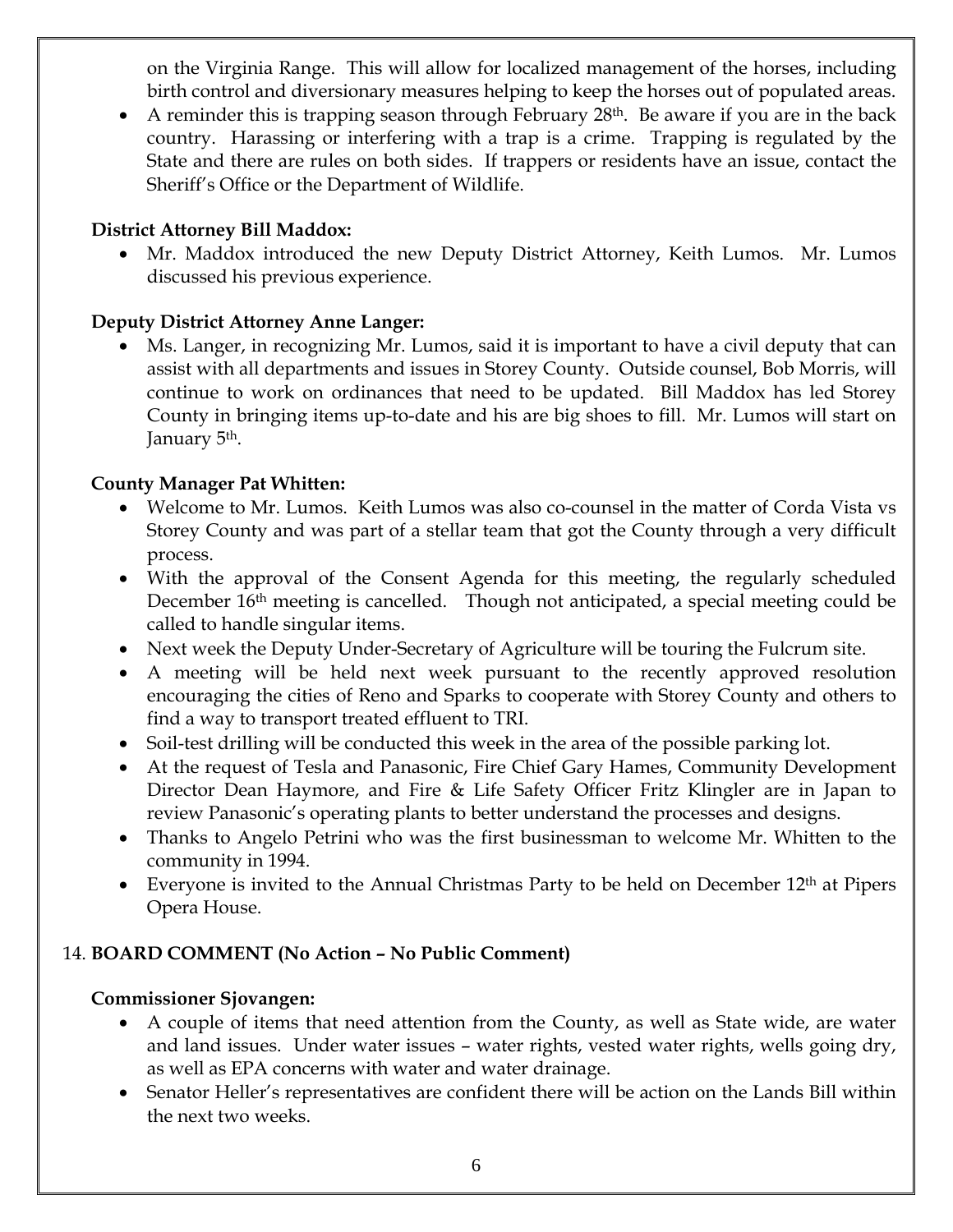#### **Chairman McBride:**

- The NACO conference in Ely was well attended by Storey County elected officials, department heads, and staff. There were discussions regarding issues such as water and grazing rights, and PERS. Every small county has the same issues as Storey County. Some of the Counties are in dire straits and could not afford to have a representative attend. The conference is a great opportunity for networking with other County officials.
- Congressman Amodei had the Lands Bill passed in the House and sent to the Senate in the format that Senator Reid asked for. There is no reason why Senator Reid should not take this to the floor. Senator Reid backs all five of the claims that are in the bill. This would eliminate several of Storey County's problems with the BLM.

### **Commissioner Elect Jack McGuffey:**

 Attended the NACO conference. There were great workshops for new Commissioners. Mr. McGuffey thanked Pat Whitten for introducing him to other County counterparts, representatives from EDAWN, the Governor's office, and others Mr. McGuffey will be working with in the future.

Chair called for a recess at 11:22am; reconvened at 11:37am

15. **DISCUSSION/POSSIBLE ACTION:** Appointment of Molly Burnet, with St. Mary's Art Center, to the vacant "Motel" seat on the Virginia City Tourism Commission effective December 12th, 2014.

Pat Whitten, on behalf of Deny Dotson, reported that Leisa Findley, VCTC Chairman and also board representative for Motels and Bed & Breakfasts, submitted a resignation from these positions on November 1st. The Tourism Commission advertised for a representative for this position. Molly Burnet has applied. Molly owns a floral shop and is President of the Board of Trustees for St. Mary's Art Center. Staff recommends this appointment.

**Mark Joseph Phillips, Storey County resident:** Requested the record to reflect this appointment is by statute.

**Motion:** Approve appointment of Molly Burnet, with St. Mary's Art Center, to the vacant "Motel" seat on the Virginia City Tourism Commission effective December 12th, 2014, **Action:** Approve **Moved by** Commission Sjovangen **Seconded by** Vice-Chairman Gilman **Vote:** Motion carried by unanimous vote (**summary:** Yes=3)

16. **DISCUSSION/POSSIBLE ACTION:** Approve and rank applications for the Community Development Block Grant Funding for 2015 for submittal to the State of Nevada Governor's Office of Economic Development.

Cherie Nevin, Community Services Director, reviewed projects being proposed for Community Development Block Grant Funding for 2015.

• Project #1: Type 1 Ambulance Chassis Changeover. This ambulance would be stationed at Fire Station 74 in the Lockwood Community. Estimated project cost: \$115,000 - \$120,000.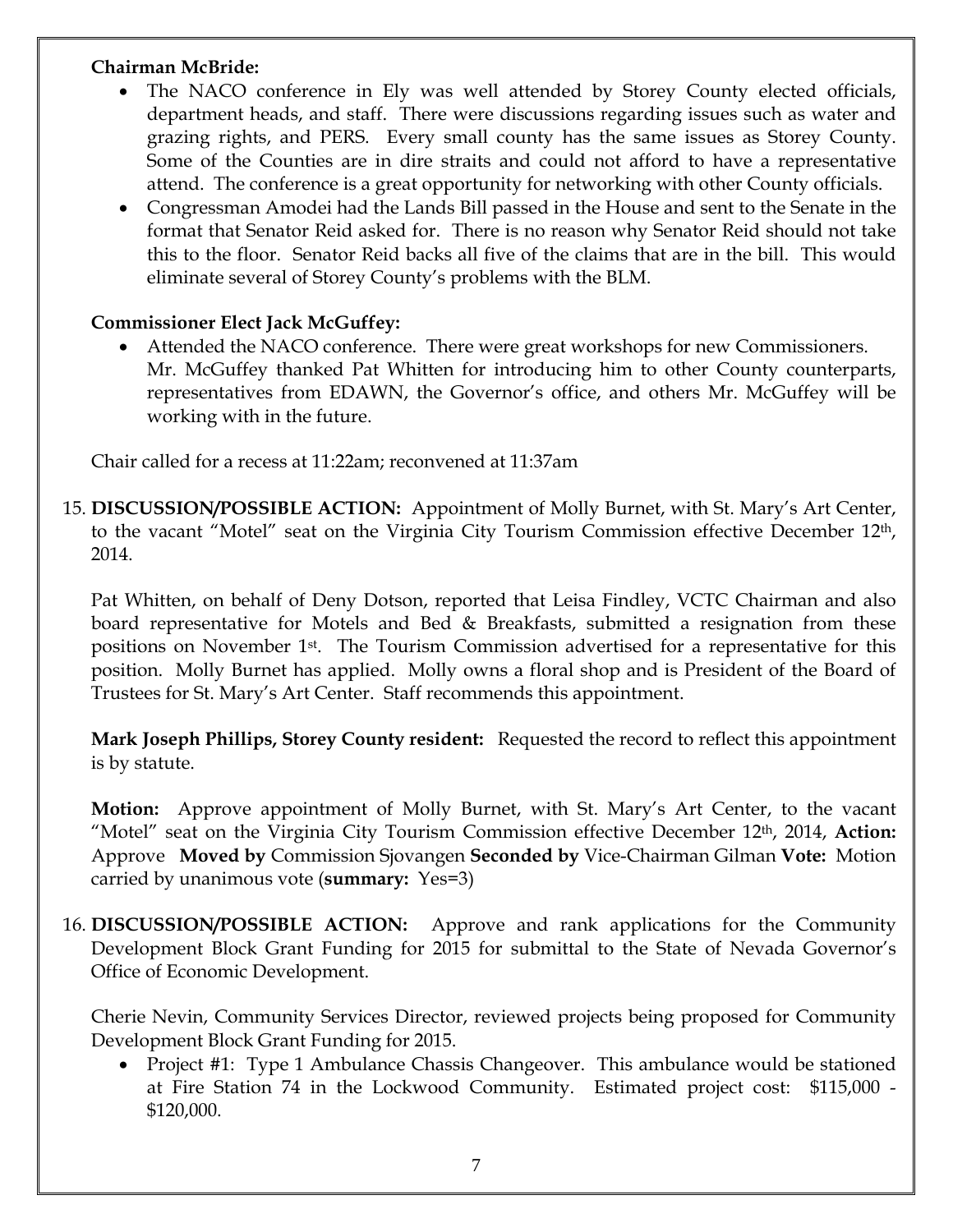• Project #2: Tahoe-Reno Industrial Center General Improvement District Utility GIS system. Estimated project cost: \$150,000 to \$175,000.

Staff feels that each of these projects fits within the scope of the grant program for funding. The ambulance will be a great asset to the Lockwood Community. The TRI GIS project will be a great benefit to the economic development activities in Northern Nevada. Upon approval, grant applications will be prepared and submitted to the State CDBG program by January 7, 2015.

In response to a question from County Manager Whitten, Ms. Nevin said the projects are ranked in this order because the TRI project will go into a separate source of funds set aside for economic development. Mr. Whitten requested when the applications are submitted that it be made clear that the ambulance application is under the competitive program and the TRI application is under different eligibility. Ms. Nevin said the State is aware that the TRI application will be submitted as an economic development project.

**Motion:** Approve the Type 1 Ambulance Chassis Changeover Grant Application as the #1 Project and the Tahoe Reno Industrial Center Utility GIS system Grant Application as the #2 project for submittal to the Governor's Office of Economic Development for the 2015 Community Development Block Grant Program, **Action:** Approve **Moved by** Commission Sjovangen **Seconded by** Chairman McBride **Vote:** Motion carried by unanimous vote (**summary:** Yes=2) Vice-Chairman Gilman abstained.

17. **DISCUSSION/POSSIBLE ACTION:** Acceptance of the Tahoe Reno Industrial Public-Private Partnership Audit for FYE 2013

Comptroller Hugh Gallagher presented the 2013 audit for the Tahoe Reno Industrial Public-Private Partnership. Work will begin on the 2014 audit on December 3rd.

**Dave Thomas, Virginia Highlands Resident:** Asked about the length of time to prepare the audit. Mr. Thomas questioned differences between this audit report and the County's audit report. This audit reflects a different amount for USA Parkway expenditures than what was presented at a previous meeting.

County Manager Pat Whitten addressed the USA Parkway costs indicating the costs are for the Parkway, the Interchange, Phase 2, Phase 3 and the bridge. Mr. Whitten reviewed the amounts for each of these items which would be the approximate value given back to TRI in exchange for maintenance in perpetuity.

Mr. Thomas stated, with respect to USA Parkway, the County would ultimately pay \$28,130,006 to TRI. Mr. Whitten concurred.

**Connie Christiansen, CPA**: Several factors affect the timeframe of the audit. This is a determination of project revenue in accordance with an agreement established at the beginning of the development of the TRI area. Over the years, other issues and new agreements and resolutions have come about as to how to treat certain income and expense items. It takes time for all parties to be on the same page and for issues to be resolved. Completion of the County audit is critical to the completion of this audit.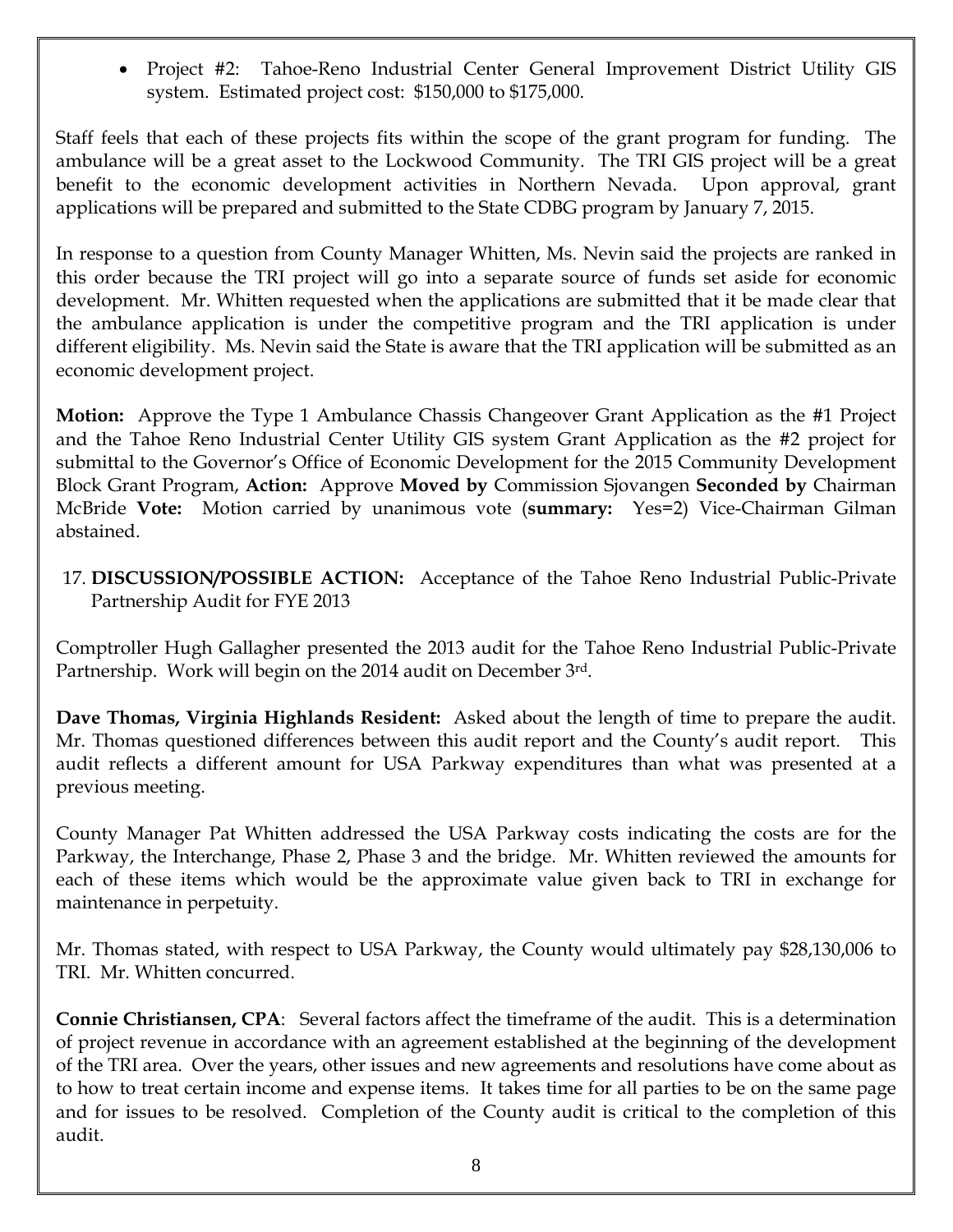Ms. Christianson stated the discrepancy between the two audits is infrastructure costs incurred in 2011 and 2012.

**Mark Joseph Phillips, Storey County Resident:** Expressed concerns regarding unsigned portions of the audit, blank pages, and letters referred to not included.

Comptroller Hugh Gallagher stated this is a draft. The items referred to were not available at the time of the preparation of the packet but are available now. All figures and representations are the same as they were on the draft.

**Motion:** Accept the Tahoe Reno Industrial Public-Private Partnership Audit for FYE 2013, **Action:** Approve **Moved by** Commission Sjovangen **Seconded by** Vice-Chairman Gilman **Vote:** Motion carried by unanimous vote (**summary:** Yes=3)

18. **DISCUSSION/POSSIBLE ACTION:** Resolution 14-416 Honoring Commissioner Bill Sjovangen.

County Manager Pat Whitten presented and read Resolution 14-416 honoring Commissioner Bill Sjovangen for four years as a County Commissioner. Mr. Sjovangen also served many years on the RTC and a time as interim VCTC director.

Chair McBride presented a plaque to Commissioner Sjovangen and thanked Mr. Sjovangen for his dedication and the difference he has made to the community.

**Motion:** Approve Resolution 14-416 Honoring Commissioner Bill Sjovangen, **Action:** Approve **Moved by** Vice-Chairman Gilman **Seconded by** Chairman McBride **Vote:** Motion carried by unanimous vote (**summary:** Yes=2) Commissioner Sjovangen abstained.

19. **DISCUSSION/POSSIBLE ACTION:** Resolution 14-417 Honoring District Attorney Bill Maddox

County Manager Pat Whitten presented and read Resolution 14-417 honoring District Attorney Bill Maddox. Mr. Maddox served four years as District Attorney and previously as a District Court Judge for many years.

**Motion:** Approve Resolution 14-417 Honoring District Attorney Bill Maddox, **Action:** Approve **Moved by** Commission Sjovangen **Seconded by** Vice-Chairman Gilman **Vote:** Motion carried by unanimous vote (**summary:** Yes=3)

20. **DISCUSSION/POSSIBLE ACTION:** Second reading of Ordinance 14-261, an ordinance amending Storey County Code chapter 5.16 Prostitution to change the name to Brothels, amending the procedure for revoking a license, and changing requirements on work cards, and providing for other properly related matters.

#### **Item continued to January 5, 2015 at 2:00pm.**

21. **DISCUSSION/POSSIBLE ACTION:** Second reading of Ordinance 14-258, an ordinance amending Storey County Code chapter 10.16 to repeal driving while impaired and to change the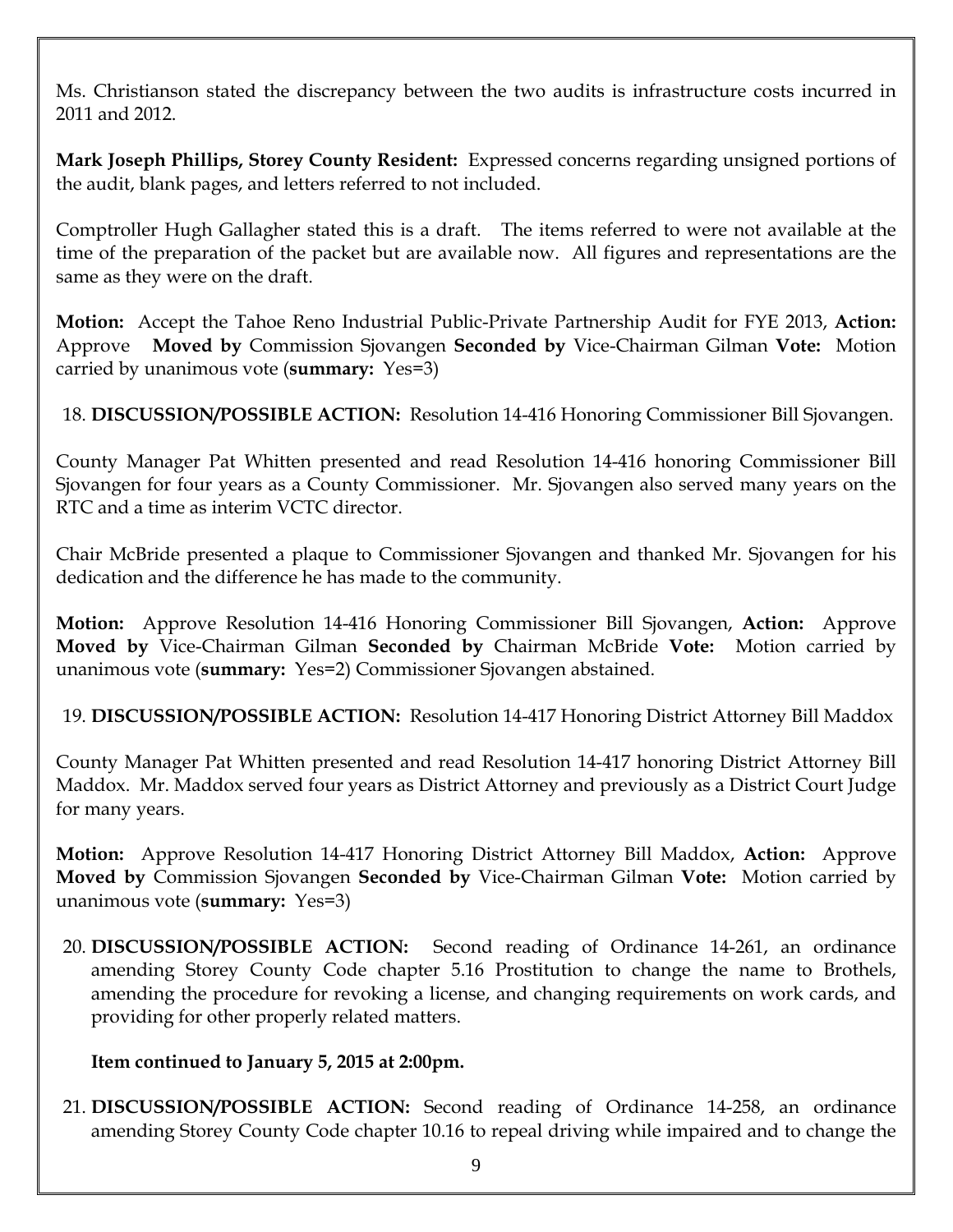amount of alcohol in a driver's blood to .08 to be unlawful to drive or be in actual physical control of a vehicle and providing for other properly related matters.

District Attorney Anne Langer reviewed the amendment to Storey County Code chapter 10.16. This amendment will bring the Ordinance current.

**Motion:** Approve second reading of Ordinance 14-258, an ordinance amending Storey County Code chapter 10.16 to repeal driving while impaired and to change the amount of alcohol in a driver's blood to .08 to be unlawful to drive or be in actual physical control of a vehicle and providing for other properly related matters, **Action:** Approve **Moved by** Commission Sjovangen **Seconded by** Vice-Chairman Gilman **Vote:** Motion carried by unanimous vote (**summary:** Yes=3)

22. **DISCUSSION/POSSIBLE ACTION:** Approve Settlement Agreement between Storey County and Toys "R" Us, Inc.

District Attorney Bill Maddox said an agreement between Toys "R" Us, Inc. and the Nevada Commission on Economic Development entered into April 19, 2011, provided for tax abatements for a period of not less than five years. Toys "R" Us, Inc. closed its fulfillment center in less than the five years as required by the agreement. As a result, Storey County billed Toys "R" Us, Inc., a total of \$247,876.71. This amount was disputed by Toys "R" Us, Inc. In order to resolve this matter, upon approve of the Settlement Agreement by the Nevada Tax Commission, Storey County will be paid \$234,927.86, waiving all interest.

**Motion:** Approve Settlement Agreement between Storey County and Toys "R" Us, Inc., **Action:** Approve **Moved by** Commission Sjovangen **Seconded by** Vice-Chairman Gilman **Vote:** Motion carried by unanimous vote (**summary:** Yes=3)

23. **DISCUSSION/POSSIBLE ACTION:** Request staff to research implementing the first in a series of residential property tax roll backs given the economic prosperity on the horizon.

Vice Chair Gilman reported on economic results coming to the County from TRI and the Tesla transaction. Mr. Gilman described the Tesla facility which will be the largest facility of its kind in the U.S. Construction is underway with permits and fees being paid to the County. Over \$300 million in payroll will be added to the economy every year. As a direct result of Tesla, many other companies are moving into Storey County and TRI.

Mr. Gilman discussed the direct benefits to residents. There is an immediate prospect of over 20,000 jobs added to this region. There will be increases in property values, as already seen in Lockwood. Once the abatement period is over, there will be a massive infusion of taxes into operating school budgets. The State of Nevada is taking over maintenance of USA Parkway and will built the extension – this will no longer be the County's responsibility resulting in millions of dollars in savings to the County over the next decade.

Mr. Gilman believes it is time to establish a plan for all residents of Storey County to share in the financial success of TRI and the Tesla transaction.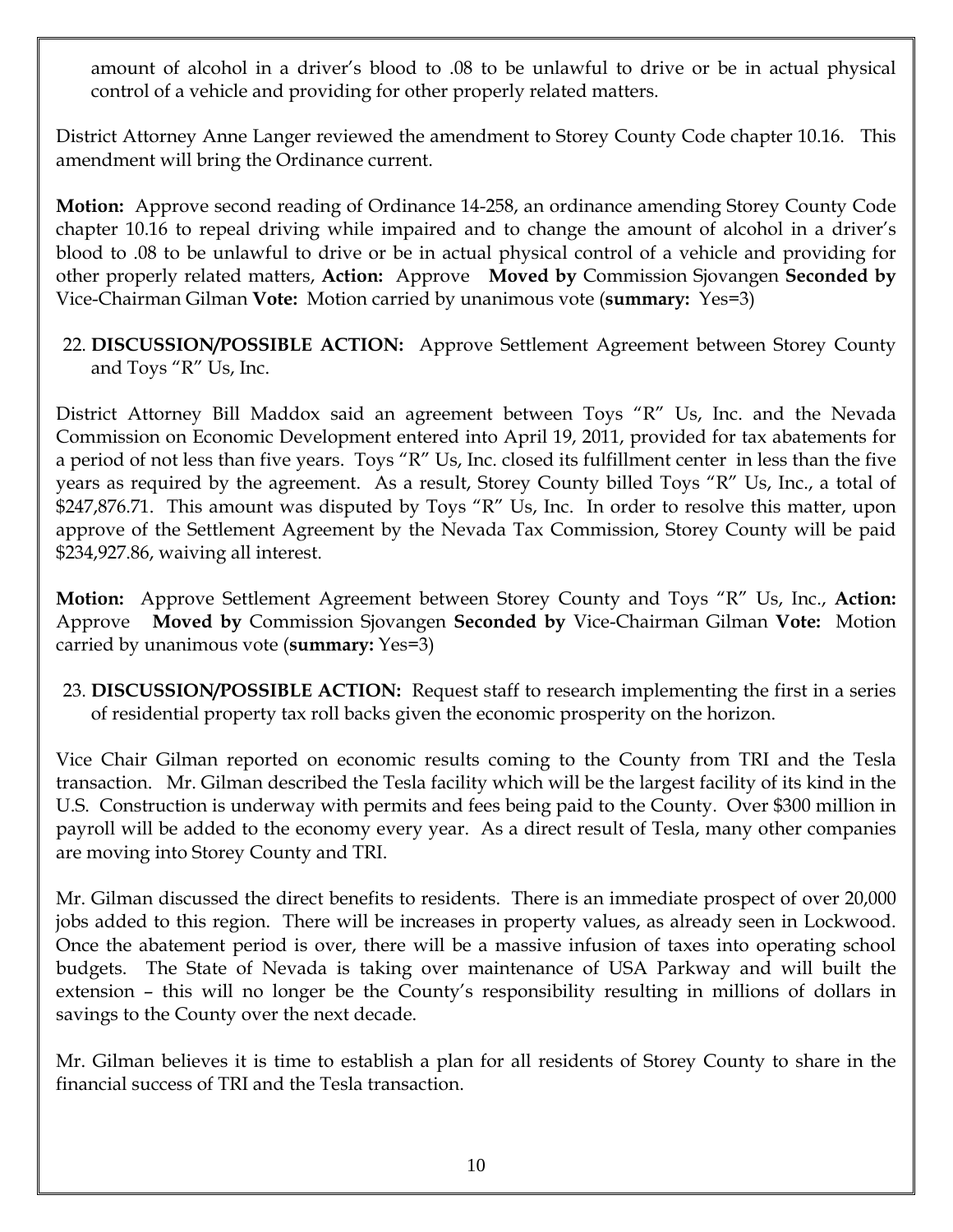Vice Chair Gilman is requesting County staff to prepare a plan specifying an amount of reduction in property tax rates that the County can afford, a time frame for the reduction, and any other reduction for fees and assessments that occur on an annual/routine basis that would be feasible. It is requested that a staff report with a proposed plan be delivered within 60 days, with a target date of the first Commission meeting in February.

**Dave Thomas, Storey County Resident:** Questioned the wording of "residential" in the proposed action.

County Manager Pat Whitten apologized for the wording. The Board of Equalization, as Mr. Whitten understands, requires that the tax rate is not differential for residential as opposed to commercial and/or industrial. Everyone will benefit.

**Commissioner Elect, Jack McGuffey:** Applauds Mr. Gilman. Years ago, this was one of the promises from TRI.

**Motion:** Request staff to research implementing the first in a series of county wide property tax roll backs and to provide a staff report within 60 days, **Action:** Approve **Moved by** Commission Sjovangen **Seconded by** Vice-Chairman Gilman **Vote:** Motion carried by unanimous vote (**summary:**   $Yes=3)$ 

24. **DISCUSSION/POSSIBLE ACTION:** Direct our Human Resource Group to conduct a compensation study of key management positions that support the economic development successes and results in Storey County. Specific positions to be reviewed will be determined under the direction of Commissioner Gilman as Chairman of Economic Development.

Vice Chair Gilman, on behalf of the County Economic Development Committee, said Tesla considered many factors in making its decision to locate in Storey County. This included the competence and abilities of key Storey County staff. The County has prospered under the leadership of the County Manager. Leaders in local government receive very little credit for their successes. Mr. Gilman would like to establish an environment where great performance by key leaders is rewarded and requests that he be authorized to work with the HR department on a recommendation for a salary increase for the County Manager.

Chair McBride would like to see this recommendation expanded to determine how directors and other staff compare to counter-parts in surrounding counties that have economic development and growth. This would not include elected official salaries which are set by the Legislature or staff salaries set by collective bargaining agreements.

County Manager Pat Whitten said the last time a salary survey was completed was approximately six years ago. No adjustments have been made in that time due to the economy.

**Motion:** Direct our Human Resource Group to conduct a compensation study of key management positions that support the economic development successes and results in Storey County. Specific positions to be reviewed will be determined under the direction of Commissioner Gilman as Chairman of Economic Development, **Action:** Approve **Moved by** Commission Sjovangen **Seconded by** Vice-Chairman Gilman **Vote:** Motion carried by unanimous vote (**summary:** Yes=3)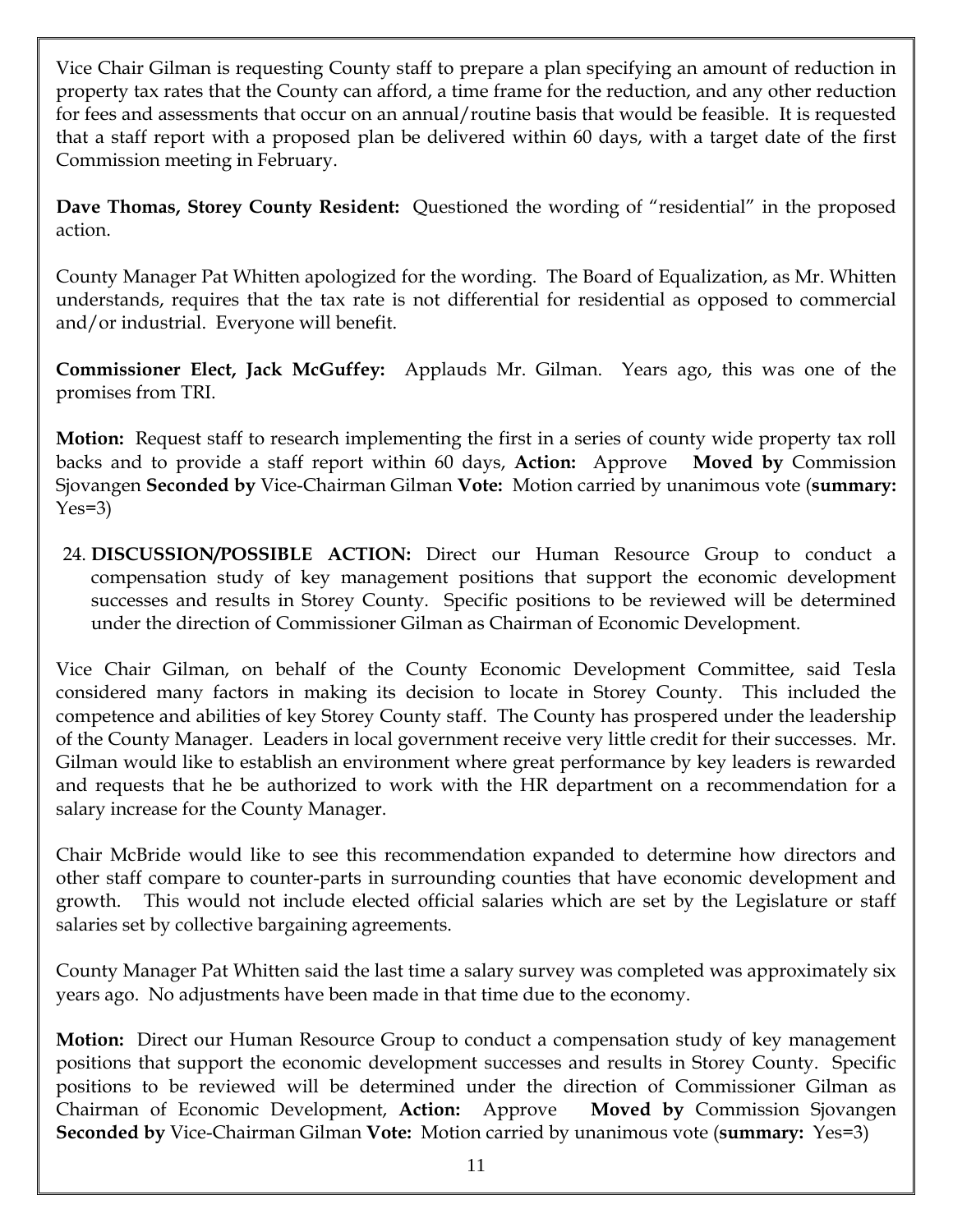### **COMMUNITY DEVELOPMENT AND PLANNING**

25. **DISCUSSION/POSSIBLE ACTION:** In accordance with Condition No. 2.2 of Special Use Permit No. 2000-222-A-4 (SUP) held by Comstock Mining, LLC, the SUP holder (Comstock Mining) submitted to the Board of County Commissioner a major modification to its mine operating plan so that the Board may validate that the modification conforms to the conditions of the existing SUP. The major modifications will allow Comstock Mining to commence definition and exploration mineral assessment by means of reverse-circulation drilling, core drilling, and other methods allowed in the SUP at the area east of the Lucerne Resource Area (existing mine pits) and State Route 342 in southern Gold Hill, Storey County, Nevada. The subject area map is included in Enclosure B.

Planner Austin Osborne stated that under Condition 2.2 of the Comstock Mining Special Use Permit, operating plans developed by Comstock Mining, on mining only, must come to the Board for validation that the operating plan conforms to the Special Use Permit provisions. Formal vote is not required unless there is not full consent of the Board.

This item is a major modification allowing Comstock Mining exploration and mine definition drilling east of State Route 342, an approximate 2 acre area. This modification conforms to the Specific Use Permit and to important elements such as the Silver City water line protection – a comprehensive water line protection plan has been submitted by Comstock Mining which has been approved by staff. Residential distances and reclamation plan per NDEP requirements are in compliance.

Mr. Osborne said one change to the application from Comstock Mining, is that CMI would like to begin work immediately after validation is provided rather than in January 2015.

Corrado De Gasperis, President Comstock Mining: Said Comstock Mining has done minor environmental sampling on the east side. There may be an opportunity to clean up old dumps and materials, and improve the landscape. All of this activity is progressing towards an expanded mine plan. Although this is a major modification, it is actually a continuation of exploration drilling being done previously.

Mr. Osborne said this provides a great oversight on the progress of the mining operation and also to receive the latest information from CMI on what is being done.

**Motion:** In accordance with Condition No. 2.2 of Special Use Permit No. 2000-222-A-4, I Bill Sjovangen, validate that the operating plan major modification conforms to the conditions of the existing SUP and, accordingly, authorize county staff to accept the operating plan modifications and to proceed otherwise in accordance with the applicable federal, state, and county regulations. **Action:** Approve **Moved by** Commission Sjovangen **Seconded by** Vice-Chairman Gilman **Vote:**  Motion carried by unanimous vote (**summary:** Yes=3)

26. **DISCUSSION/POSSIBLE ACTION:** Application No. 2014-020 by the Tahoe-Reno Industrial Center, LLC to amend the text of Storey County Code Title 17 (Zoning Ordinance) by adding Chapter 17.39 I-C Industrial-Commercial Zone. The intent of the proposed I-C Zone is to provide for certain mixed-use industrial and commercial uses where found appropriate by the board with recommendation by the planning commission. Additional information including, but not limited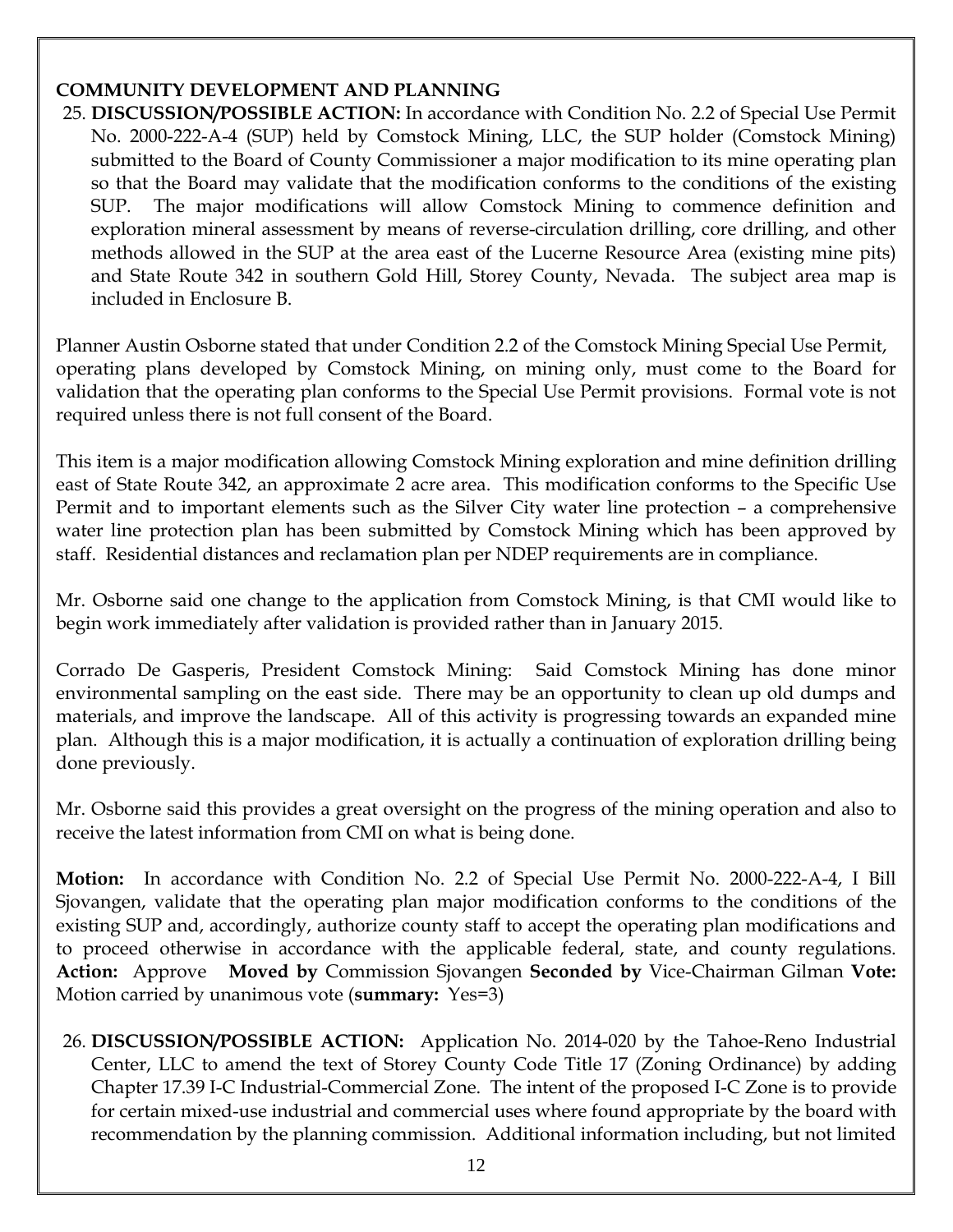to, reports and the draft zone text may be obtained from the Planning Department at 775.847.1144 or planning@storeycounty.org.

### **Item continued to January 5, 2015 at 2:00pm.**

27. **DISCUSSION/POSSIBLE ACTION:** Application No. 2014-021 by the Tahoe-Reno Industrial Center, LLC., and Storey County on behalf of The Nature Conservancy, LLC and the Union Pacific Railroad Company to amend the Official Storey County Zoning Map. The amendments will apply regulatory zones to approximately 600 acres of land located in McCarran, Nevada (river District near the Tahoe-Reno Industrial Center) which was in July of 2014 transferred from Washoe County to Storey County by mean of boundary line adjustment. The subject area is described approximately as portions of Section 31 and 32, Township 20 North, Range 22 East; Section 6, Township 19 North, Range 22 East; Section 36, Township 20 North, Range 21 East; Sections 2 and 11, Township 19 North, Range 21 East; and Section 1, Township 19 North, Range 21 East, all in the Mount Diablo Baseline and Meridian (MDB&M). The specific zones and subject properties will be as follows: (a) F Forestry zoning will be applied to land located as Assessor's Parcel Numbers (APN) 004.161.98, 004.161.99, 004.162.01, and 004.162.02; (b) N-R Natural-Resources zoning will be applied to land located at APNs 004.161.85, 004.161.86, 004.161.88, and 004.161.96; (c) I-C Industrial-Commercial zoning will be applied to land located at APNs 005.121.01, 005.121.02, 005.121.03, 005.121.04, and 005.121.05; and (d) P Public will be applied to land located at 004.161.87, 004.161.89, 004.161.90, 004.161.91, 004.161.92, 004.161.93, 004.161.94, 004161.95, and 004.161.97, all within the approximate subject area described above. The purpose of the zone map amendment is to apply zoning to newly acquired land in Storey County that is consistent with surrounding uses and the Storey County Master Plan. Prior to their transfer into Storey County, the properties were zoned in Washoe County as Agriculture, Medium Density Rural, Industrial, and Public Infrastructure. Additional information including, but not limited to, reports and maps may be obtained from the Planning Department at 775.847.1144 or planning@storeycounty.org.

# **Item continued to January 5, 2015 at 2:00pm.**

28. **DISCUSSION/POSSIBLE ACTION:** First reading of Ordinance No. 14-262, an Ordinance creating interim development regulations affecting Title 16 and 17 of the Storey County Code by creating Title 16A establishing minimum interim requirements for subdivision map approvals and Title 17A by limiting master plan amendments for approvals of planned unit developments during the master plan approval process, and providing for other properly related matters. The moratorium on subdivisions and planned unit developments will be in effect until the comprehensive update to the Storey County Master Plan is adopted, or December 18, 2015, whichever comes first.

Planning Director, Austin Osborne, summarized the Ordinance as a moratorium on subdivisions, planned unit developments, and master plan and zone amendments that apply to subdivisions and planned unit developments. This will not affect residents wanting to split a parcel of 4 or less parcels, variances, building permits on existing parcels, and special use permits. The purpose is to create orderly development in the County and not allow subdivision or planned unit developments during the master plan process. The moratorium will be in effect until the comprehensive update to the Master Plan is adopted, or December 18, 2015, whichever comes first.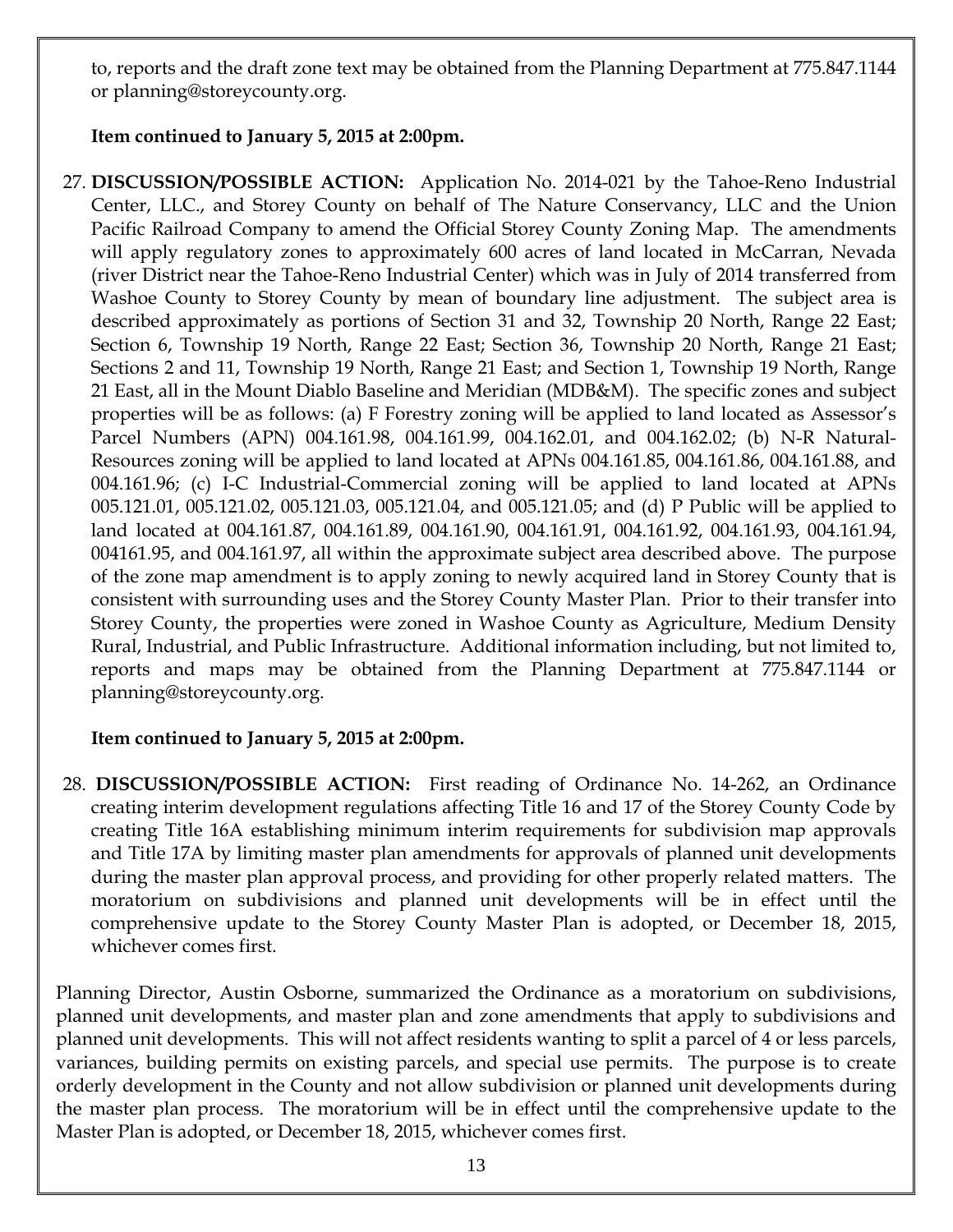Mr. Osborne said a draft of the Master Plan should be completed by July or August 2015.

**Motion:** Approve first reading of Ordinance No. 14-262, an Ordinance creating interim development regulations affecting Title 16 and 17 of the Storey County Code by creating Title 16A establishing minimum interim requirements for subdivision map approvals and Title 17A by limiting master plan amendments for approvals of planned unit developments during the master plan approval process, and providing for other properly related matters. The moratorium on subdivisions and planned unit developments will be in effect until the comprehensive update to the Storey County Master Plan is adopted, or December 18, 2015, whichever comes first., **Action:** Approve **Moved by** Commission Sjovangen **Seconded by** Vice-Chairman Gilman **Vote:** Motion carried by unanimous vote (**summary:**   $Yes=3)$ 

### 29. **FOR POSSIBLE ACTION, LICENSING BOARD SECOND READINGS:**

- a. IQ TECHNOLOGY SYSTEMS Contractor / 5595 Equity Avenue ~ Reno (IT Services)
- b. QUALITY FENCE OF NEVADA Contractor / 59 Red Rock Road ~ Mound House (fence contractor)
- c. MONTANA STEAKHOUSE General / 688 Poleline Road ~ Twin Falls, ID (caterer)
- d. LARGO CONCRETE, INC. Contractor / 2741 Walnut Ave ~ Tustin, CA (concrete contractor)
- e. DIELCO CRANE SERVICE, INC. Contractor / 5454 Arville Street ~ Las Vegas (crane operator)
- f. ACE ROOFING Contractor / 5185 Nola Way  $\sim$  Reno (roofing contractor)
- g. LEAL, INC dba SI AMIGOS MEXICAN RESTAURANT General / 1553 S Virginia ~ Reno (caterer)
- h. WALKER CELLULAR, INC. Contractor / 4021 Alvis Court ~ Rocklin, CA (cell tower contractor)
- i. LIFE RESCUE, INC. Contractor / 1424 East  $36<sup>th</sup>$  Ln ~ Bellingham, WA (safety consulting)
- j. HARRIS INDUSTRIAL GASES General/236 East Sydney (welding equip supply)

**Motion:** Approve items a through i, **Action:** Approve **Moved by** Commission Sjovangen **Seconded by** Vice-Chairman Gilman **Vote:** Motion carried by unanimous vote (**summary:** Yes=3)

**Motion:** Continue item j, Harris Industrial Gases, **Action:** Approve **Moved by** Commission Sjovangen **Seconded by** Vice-Chairman Gilman **Vote:** Motion carried by unanimous vote (**summary:**   $Yes=3)$ 

#### 30. **PUBLIC COMMENT (No Action)**

**Les Cater, Painted Rock resident:** Thanked Vice Chairman Gilman for speaking about lower property taxes. At present there are no services in Mr. Cater's area, other than the Sheriff and Fire Department, even though residents are paying for services.

Mr. Cater said residents would like to see the bridge taken care of. People are taking photos of the bridge and it needs paint and repair. Also, Mr. Cater is waiting for "escape route" maps promised a few months ago. Mr. Cater expressed concern about the lack of an on-ramp at Painted Rock and that information and notices are not posted in his area.